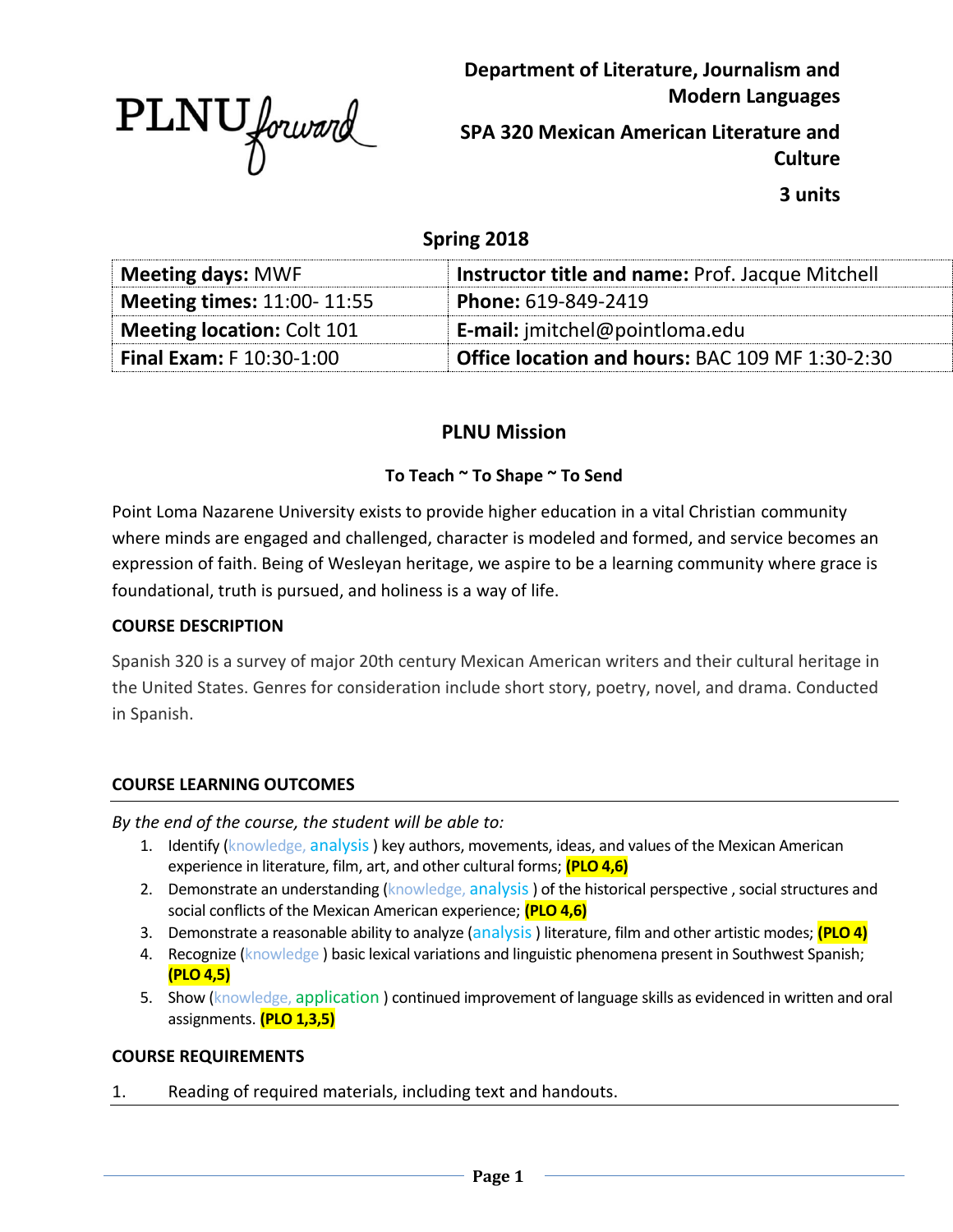- 2. Participation in classroom discussions based on assigned questions in the text, including POP quizzes.
- 3. Presentation of oral reports ("discursitos") as assigned.
- 4. Writing of one in-depth literary study. (8-10 pages).
- 5. Successful completion of written examinations.

### Written and oral evaluations

Evaluation of oral performance in the Spanish language (class discussions and comments) is an everyday, ongoing process. Specific oral assignments are evaluated for content and appropriate use of the language and written assignments, as indicated on the "Calendario," are evaluated for content as well as appearance and accuracy.

### **REQUIRED TEXTS AND RECOMMENDED STUDY RESOURCES**

José Antonio Burciaga, *Drink Cultura: Chicanismo* (1877741078) 1st Ed., Joshua Odell Editions, 1993,.

Sandra Cisneros, *The House on Mango Street* (067934775) Vintage Contemporaries Edition, 1984.

Gary Soto, *Gary Soto: New and Selected Poems* (0811807584) Chronicle Books, 1995.

Helena María Viramontes, *Under the Feet of Jesus* Plume, Penguin Books, NY, 1995.

Luis J. Rodríguez, Always Running: La Vida Loca: Gang Days in L.A., 1995.

### **ASSESSMENT AND GRADING**

| $\bullet$<br>$\bullet$<br>$\bullet$<br>$\bullet$ | Written exams:<br>Oral presentation/Final Project:<br><b>Cultural Experiences:</b><br><b>Written Analyses:</b><br>Homework/quizzes/participation 200 | 300<br>100<br>100<br>300 | 900<br>880<br>830<br>800<br>780 | $930+$ | $= A$<br>$= A -$<br>$= B +$<br>$=$ B<br>$= B -$<br>$= C +$ | 730<br>700<br>680<br>620<br>600<br>599 | $= C$<br>$= C -$<br>$= D+$<br>$= D$<br>$= D -$<br>$=$ F |
|--------------------------------------------------|------------------------------------------------------------------------------------------------------------------------------------------------------|--------------------------|---------------------------------|--------|------------------------------------------------------------|----------------------------------------|---------------------------------------------------------|
| Total                                            | 1000 points                                                                                                                                          |                          |                                 |        |                                                            |                                        |                                                         |

### **INCOMPLETES AND LATE ASSIGNMENTS**

All assignments are to be submitted/turned in by the beginning of the class session when they are due—including assignments posted in Canvas. Incompletes will only be assigned in extremely unusual circumstances.

### **FINAL EXAMINATION POLICY**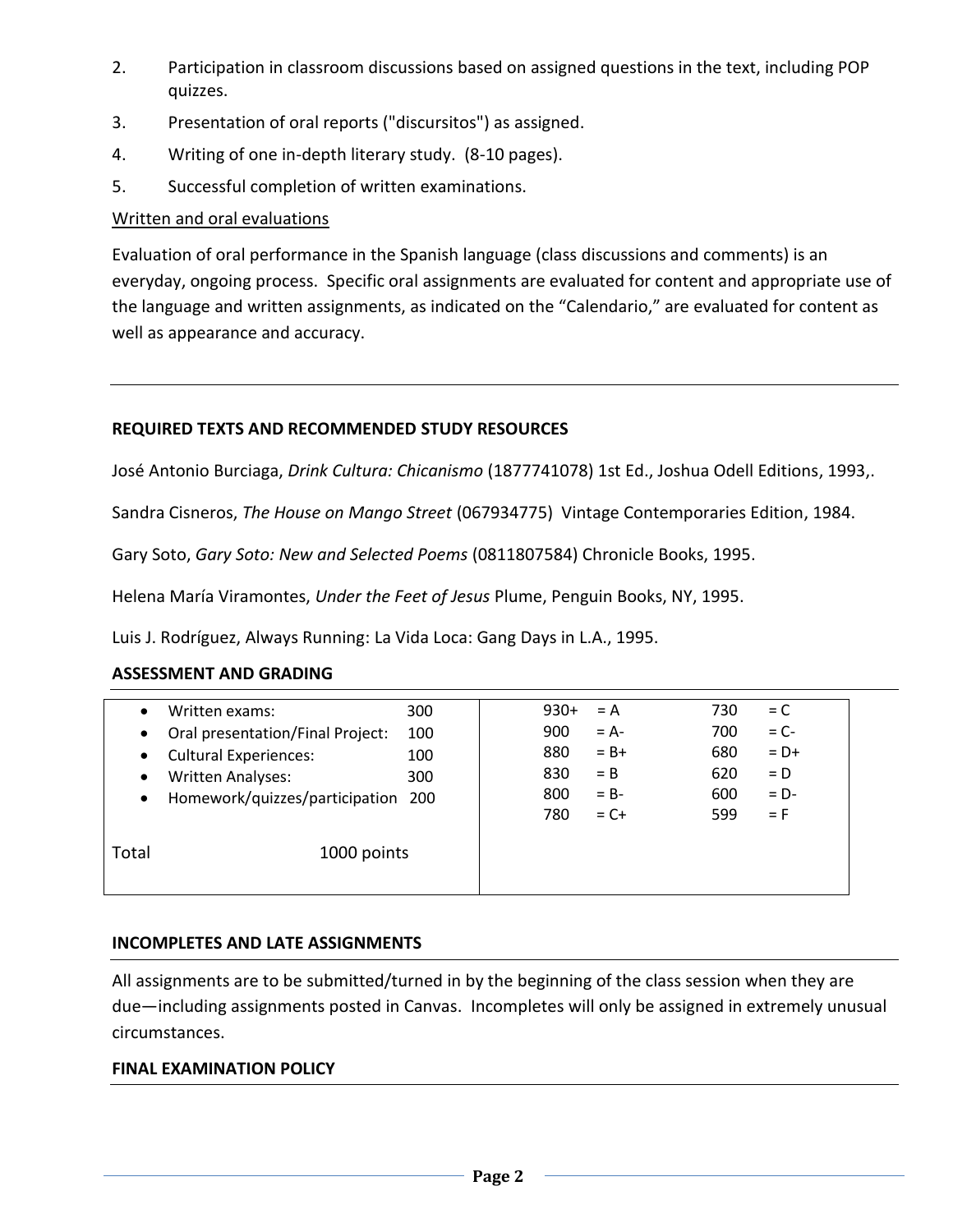Successful completion of this class requires taking the final examination **on its scheduled day, Friday, May 4th, 2018 from 10:30am - 1:00pm**. No requests for early examinations or alternative days will be approved.

## **PLNU COPYRIGHT POLICY**

Point Loma Nazarene University, as a non-profit educational institution, is entitled by law to use materials protected by the US Copyright Act for classroom education. Any use of those materials outside the class may violate the law.

# **PLNU ACADEMIC HONESTY POLICY**

Students should demonstrate academic honesty by doing original work and by giving appropriate credit to the ideas of others. Academic dishonesty is the act of presenting information, ideas, and/or concepts as one's own when in reality they are the results of another person's creativity and effort. A faculty member who believes a situation involving academic dishonesty has been detected may assign a failing grade for that assignment or examination, or, depending on the seriousness of the offense, for the course. Faculty should follow and students may appeal using the procedure in the university Catalog. See **Academic Policies** for definitions of kinds of academic dishonesty and for further policy information.

# **PLNU ACADEMIC ACCOMMODATIONS POLICY**

If you have a diagnosed disability, please contact PLNU's Disability Resource Center (DRC) within the first two weeks of class to demonstrate need and to register for accommodation by phone at 619-849- 2486 or by e-mail at [DRC@pointloma.edu.](mailto:DRC@pointloma.edu) See [Disability Resource Center](http://www.pointloma.edu/experience/offices/administrative-offices/academic-advising-office/disability-resource-center) for additional information.

# **PLNU ATTENDANCE AND PARTICIPATION POLICY**

Regular and punctual attendance at all classes is considered essential to optimum academic achievement. If the student is absent from more than 10 percent of class meetings, the faculty member can file a written report which may result in de-enrollment. If the absences exceed 20 percent, the student may be de-enrolled without notice until the university drop date or, after that date, receive the appropriate grade for their work and participation. See **Academic Policies** in the Undergraduate Academic Catalog.

### **COURSE SCHEDULE AND ASSIGNMENTS**

Please read everything before attending class, and be prepared to discuss the material as well as present on your assigned topics: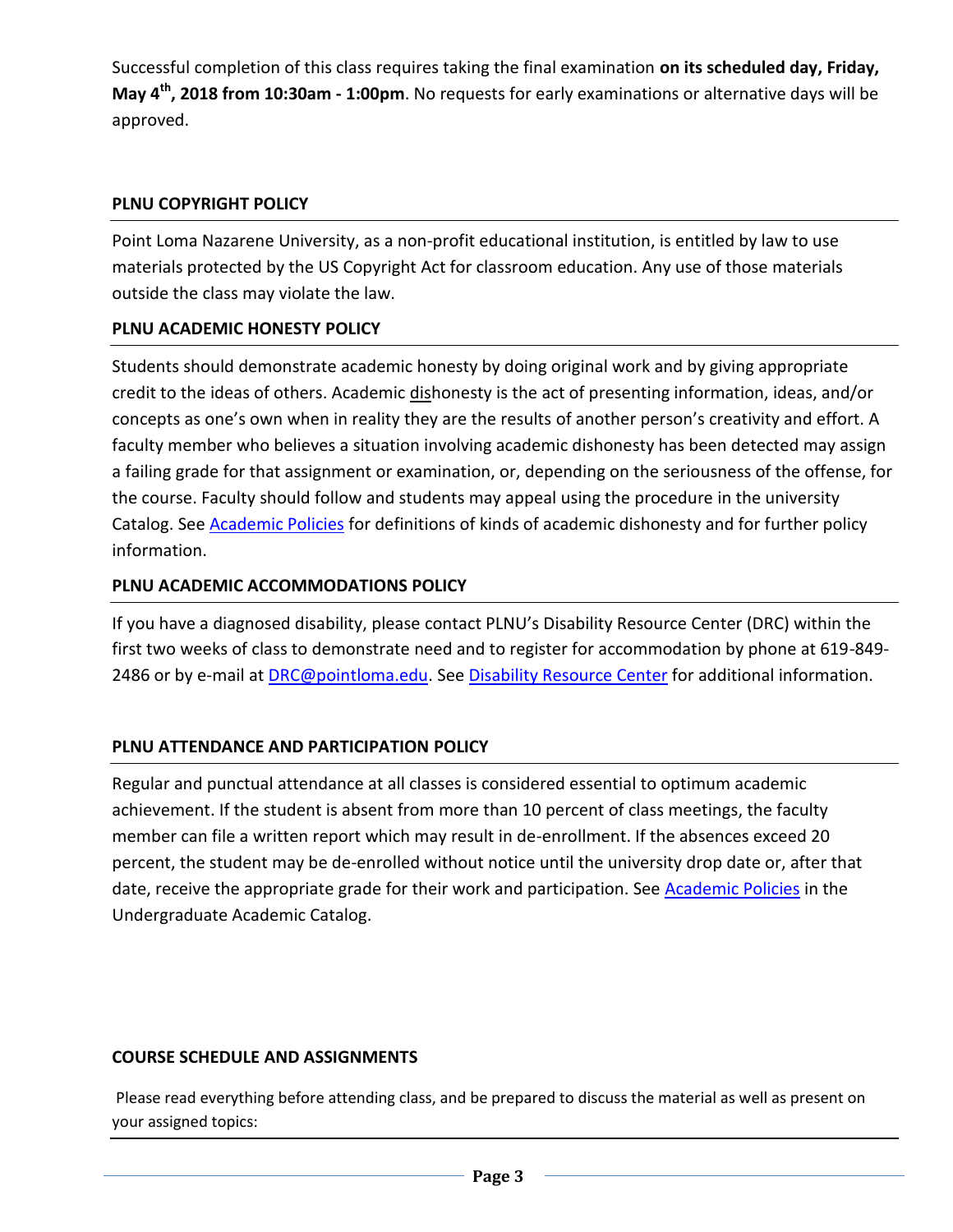#### enero

- Introducción/ "Chicano identity"
- 10 Ilan Stavans on " The Sounds of Spanglish":

[http://digitalcommons.imsa.edu/great\\_minds\\_lectures/18/](http://digitalcommons.imsa.edu/great_minds_lectures/18/)

"Introduction: The Search for Wholeness" pp. lxii-lxxi from *TNALL*

Gina Valdés Poem : " Where you From?"

- *No hay clase.*
- "Yo soy Joaquín" poem: [https://www.google.com/search?q=yo+soy+joaquin+en+espanol&rlz=1C1GGRV\\_enUS774US774&oq=yo+soy+jo](https://www.google.com/search?q=yo+soy+joaquin+en+espanol&rlz=1C1GGRV_enUS774US774&oq=yo+soy+joaquin+en+espanol&aqs=chrome.0.69i59.7608j0j7&sourceid=chrome&ie=UTF-8) [aquin+en+espanol&aqs=chrome.0.69i59.7608j0j7&sourceid=chrome&ie=UTF-8](https://www.google.com/search?q=yo+soy+joaquin+en+espanol&rlz=1C1GGRV_enUS774US774&oq=yo+soy+joaquin+en+espanol&aqs=chrome.0.69i59.7608j0j7&sourceid=chrome&ie=UTF-8)

"Poema de identidad"

- *Drink Cultura* Essay presentations
- *Drink Cultura* Essay presentations
- *Drink Cultura* Essay Presentations
- *Drink Cultura* Essay Presentations
- Teatro Campesino: Luis Valdés

febrero

- "Los Vendidos"
- *Zoot Suit*
- *Zoot Suit*
- *Zoot Suit*
- 12 Culture Clash: Video clips
- Education: "Qué hay otra voz"
- "Cajas de cartón"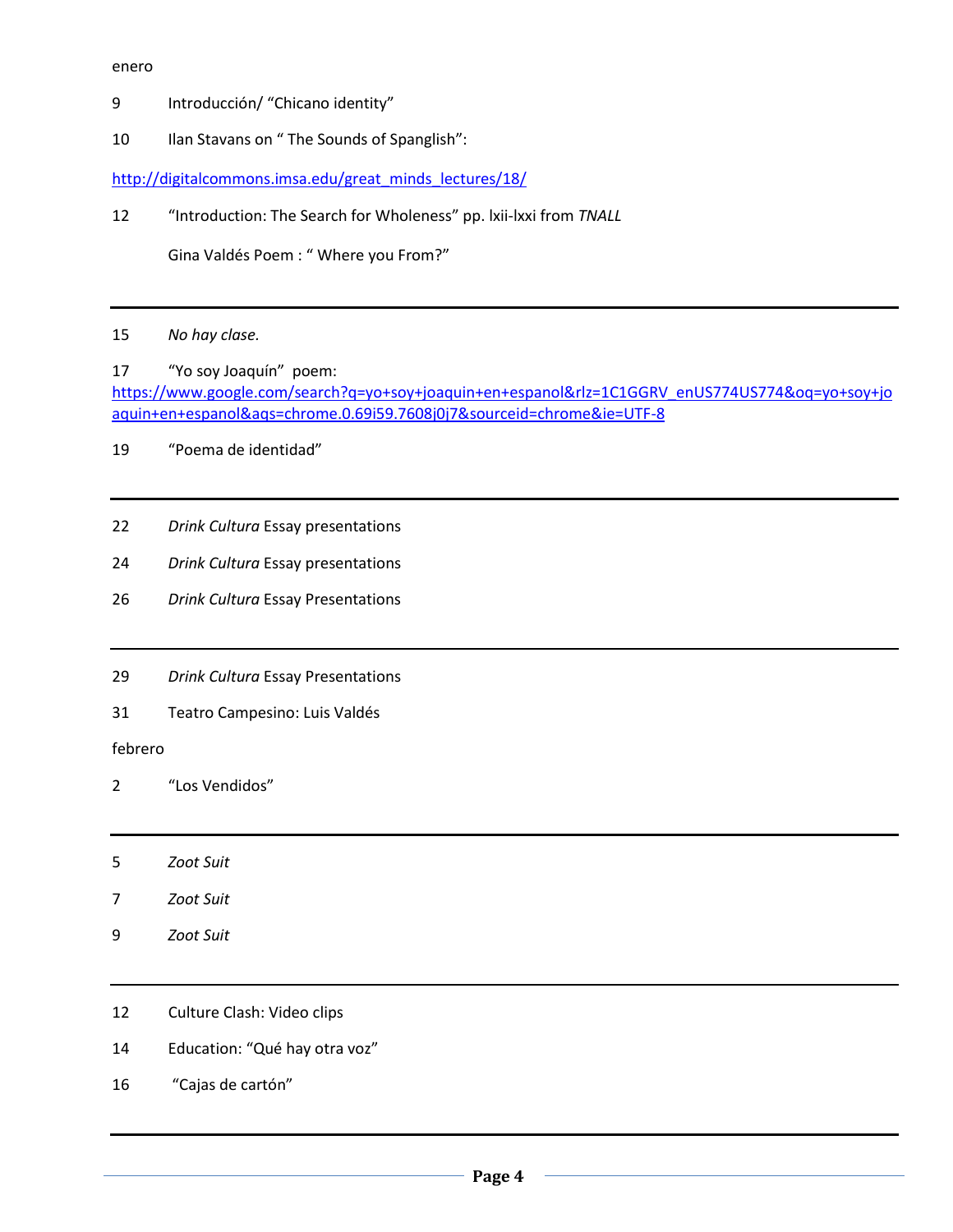- "The Scholarship Jacket"
- Repaso

#### **23 Examen 1**

- Chicano Art
- 28 Chicano Art

marzo

Ensayo: Tema 1

#### 5-9 No hay clases.

- *BorderLands*
- *BorderLands*
- Sandra Cisneros "My wicked, wicked ways."
- *House on Mango Street*
- *House on Mango Street*
- *House on Mango Street*
- Ensayo: Tema 2
- **Examen 2**
- 30 ¡No hay clases! ¡Felices Pascuas!

abril

- **indulary clases!**
- *Under the Feet of Jesus*
- *Under the Feet of Jesus*
- *Under the Feet of Jesus*
- "The Apple Orchard"
- Ensayo: Tema 3
- *Always Running: La Vida Loca: Gang Days in L.A.*
- *Always Running: La Vida Loca: Gang Days in L.A.*

**\_\_\_\_\_\_\_\_\_\_\_\_\_\_\_\_\_\_\_\_\_\_\_\_\_\_\_\_\_\_\_\_\_\_\_\_\_\_\_\_\_\_\_\_\_\_\_\_\_\_\_\_\_\_\_\_\_\_\_\_\_\_\_\_\_\_\_\_\_\_\_\_\_\_\_\_\_\_\_\_\_\_\_\_\_**